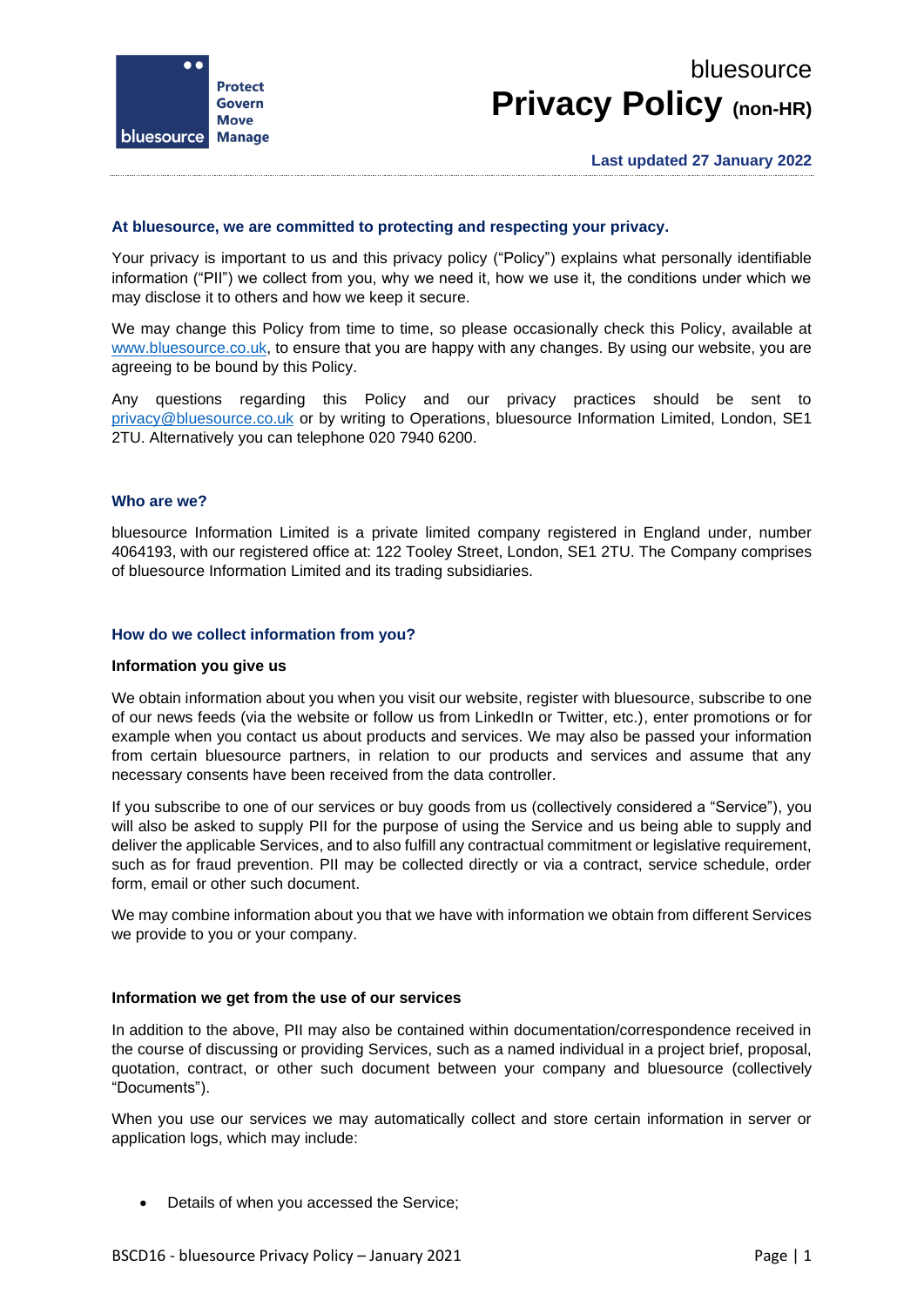- Telephony log information, such as your phone number, calling-party number, forwarding numbers, time and date of calls, duration of calls, SMS routing information and types of calls. your access from a security perspective;
- IP address used to access the Service; and
- Cookies that may uniquely identify your browser, search engine or preferences. (please refer to Bluesource's Cookie Policy for further information, available at [www.bluesource.co.uk\)](https://bluesource.sharepoint.com/sites/ISO27001/Shared%20Documents/iso%20-%20controled%20documents/bscd16%20-%20privacy%20policy/www.bluesource.co.uk).

Our servers and MS Azure instances are located within the UK. If you choose to provide us with personal information, you are consenting to the transfer and storage of that information in such locations and elsewhere we have facilities. We will endeavor to use facilities and services based in the UK and EU, wherever possible.

# **What type of information do we collect from you?**

The PII we collect from you will be appropriate, specific and minimalized for the purpose required. We will not ask for sensitive information (such as date of birth, gender, race, religion, sexual orientation or health), unless this is absolutely necessary for a specific service or we are required to monitor equality, or comply with the Modern Slavery Act, or similar legislation, etc.

The following PII is typically collected, where appropriate, and for the following reasons:

| Name                 | to verify identity and identify you as an individual                                                                                                                                                                                                      |
|----------------------|-----------------------------------------------------------------------------------------------------------------------------------------------------------------------------------------------------------------------------------------------------------|
| Company name         | to relate you to a specific company                                                                                                                                                                                                                       |
| Work contact details | Work address, work email, work telephone number, work mobile<br>number are processed in day to day in communications to and from<br>you and may be used, together with your name in documentation<br>produced during the relationship between us and you. |
| Job title/role       | used to specify the role within the company that you perform and to<br>apply relevant responsibilities and controls, as well as to communicate<br>to the most appropriate person                                                                          |
| Department           | used to specify the department you work in and to apply relevant<br>responsibilities, benefits and controls, as well as to communicate to<br>individuals at a departmental level                                                                          |
| Login Names          | used to authenticate and track access to services for information<br>security purposes, including access control, and provide individual<br>accountability to such access.                                                                                |
| <b>IP Address</b>    | The IP address of a device used to access or approve services, such<br>as signing documents on behalf of the company, may be logged for<br>information security and compliance purposes                                                                   |
| Cookies              | Cookies may track access to certain Company websites. Please refer<br>to the Company's Cookie Policy for more details                                                                                                                                     |
| Signature            | for the approval of transactions between the Parties.                                                                                                                                                                                                     |

We will not ask for sensitive information (such as date of birth, gender, race, religion, sexual orientation or health), unless this is absolutely necessary for a specific service or we are required to monitor equality, or comply with the Modern Slavery Act, or similar legislation, etc.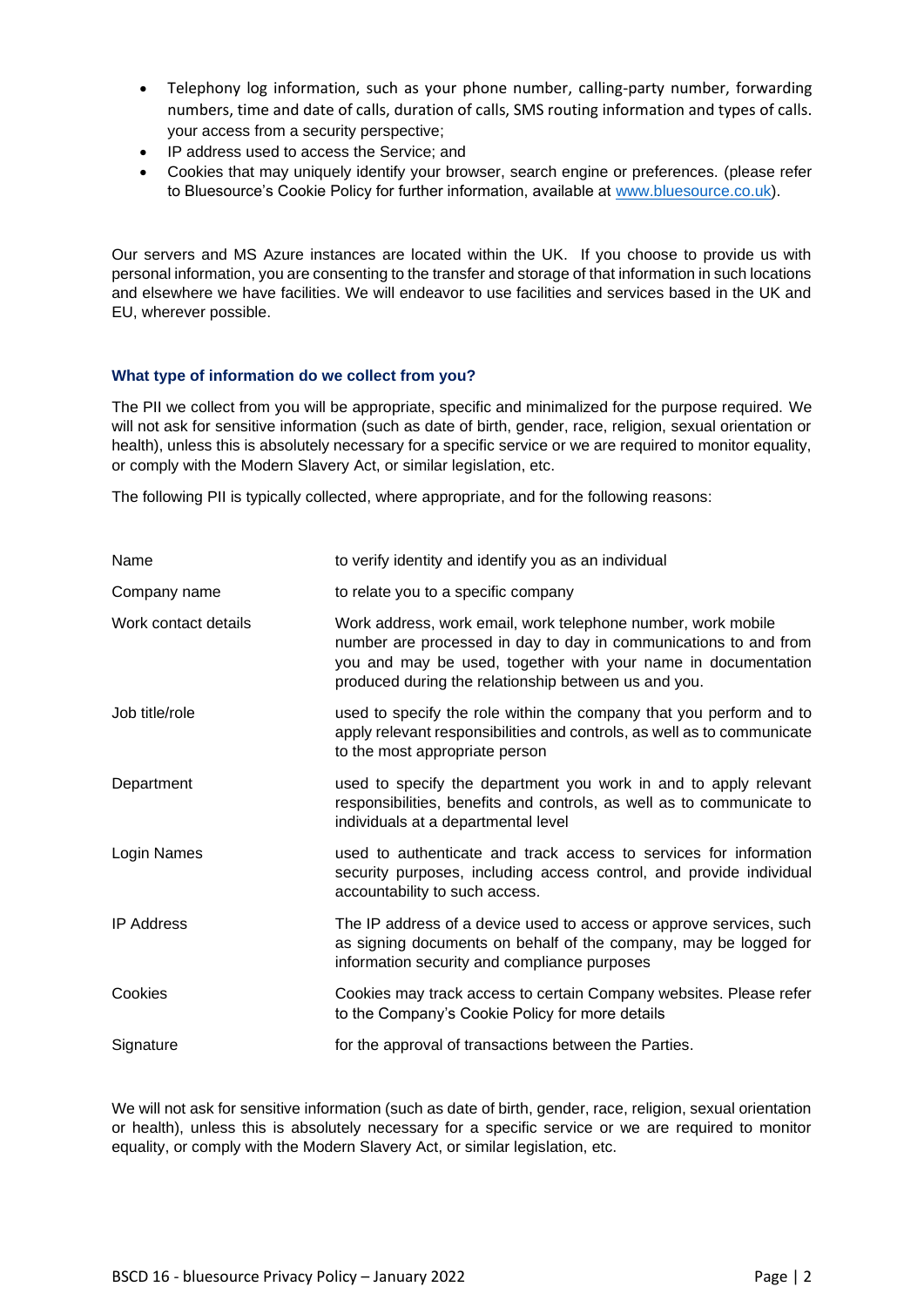#### **How we use the information about you?**

We process this data for the purposes described in this Policy, namely:

- Where we act as a "Data Processor", as defined under the Data Protection Act 2018 ("DPA") and the General Data Protection Regulation ("GDPR"), and we are responsible for processing data for the purpose of supplying services to you (i.e. your company). We will process the company data, which may contain PII, in accordance with the provisions of the DPA and GDPR and under the instruction of the "Data Controller", which is typically your company. Contractual consent is therefore required for using PII for the purpose of supplying services and maintaining the relationship with your Company.
- A reference named in a Document produced in the course of a relationship between yourself or your company with bluesource;
- Improve security by protecting against fraud and abuse;
- Identify an individual requesting access to information or services;
- Resolve disputes, troubleshoot problems and inforce our policies;
- Communicate with you about service updates and information;
- Provide you with information updates that you have signed up to receive;
- Customise your experience;
- Conduct analytics and measurement to understand how our services are used;
- Improve the quality of our services and develop new ones;
- Advise you of products and services which may be of interest based upon searches and current subscribed services, or previous consented interest;
- When you contact bluesource, we may keep a record of your communication to help solve any issues you might be facing, such as on our call logging software. We may also use your email address to inform you about our services, such as letting you know about upcoming events, changes or improvements; and
- To gather feedback about our products and services.

As a global company, bluesource may process PII on our systems and servers around the world. We may process your personal information on a server located outside the country where you live, however we endeavor to store and host such systems and servers within the United Kingdom and the European Economic Union.

We will ask for your consent before using information for a purpose other than those set out in this Privacy Policy.

We retain your PII as long as it is necessary and relevant for our operations or to comply with relevant laws. In addition, we may need to retain PII after termination of our relationship with you to comply with laws or legislation, prevent fraud, collect any fees owed, resolve disputes, troubleshoot problems, assist with any investigation, enforce our policies and agreements and take other actions permitted or required by applicable laws.

# **Transparency**

People have different privacy concerns and our goal is to be clear about what information we collect and why we need it, so that you can make a meaningful informed choice on providing it to us.

We will not request, capture or store PII which is considered unnecessary for the consented purpose.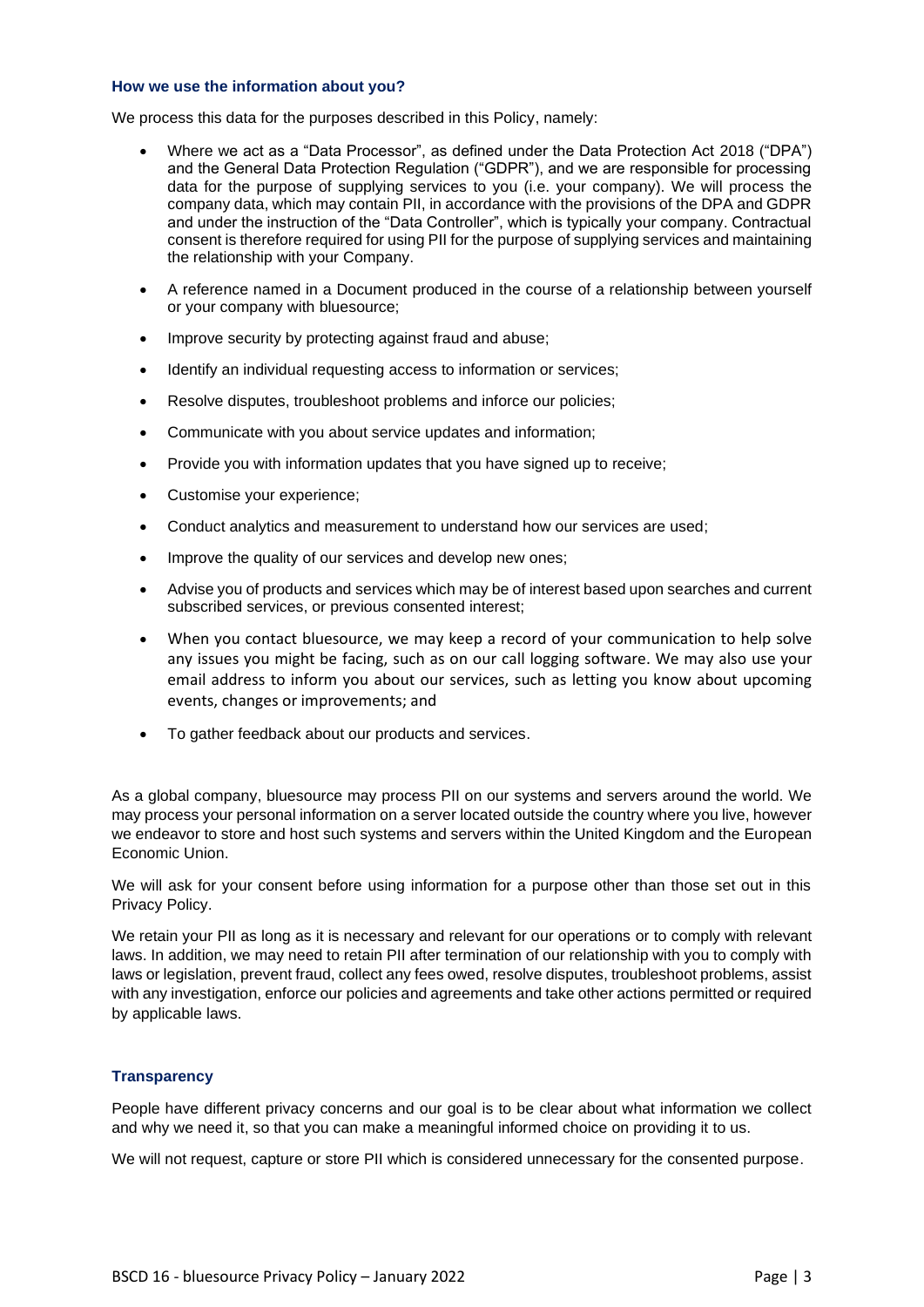## **Accessing and updating your personal information**

As bluesource does not currently provide services via a portal which will give you access to your personal information, if the information we hold about you is wrong, needs to be updated or deleted, please email the details to [privacy@bluesource.co.uk](mailto:privacy@bluesource.co.uk) so we can update the necessary information unless we have to keep that information for legitimate business, compliance or legal purposes. When updating your personal information, we may ask you to verify your identity before we can act on your request.

If you are acting for the data controller (i.e. on behalf of your company, etc.), and need to update PII about individuals that have been passed to us through the course of the relationship between the parties, please email [privacy@bluesource.co.uk.](mailto:privacy@bluesource.co.uk) You will need to be a named contact for the company on our records and the instruction will need to be clearly identifiable who it has come from. We may ask you to verify your identity before we can act on your request.

We may reject requests that are unreasonably repetitive, require disproportionate technical effort (for example, developing a new system or fundamentally changing an existing practice), risk the privacy of others, or would be extremely impractical (for instance, requests concerning information residing on backup systems or references to an individual within historical support tickets, historical accounting information or within individual historical Documents, that are still required for retention for legitimate business reasons).

Where we can provide information access and correction, we will do so free of charge, except where it would require a disproportionate effort. We aim to maintain our services in a manner that protects information from accidental or malicious destruction, which is further described below under Information Security.

## **Information that we share**

bluesource does not rent, sell, or share PII with other people or nonaffiliated companies except to provide products or services you've requested, when we have your permission, or under the following circumstances:

- **For Contractual consent** (rather than explicit, freely given individual consent) necessary to be able to provide the Service. For example, if your company has taken out a support service with us and has escalated an issue to us, we will have contractual consent to process your PII that has been given to us, for the purpose of resolving the issue that is affecting you. Without this consent at a contractual level, we would be unable to reasonably provide the Service to you, or your company.
- **For external processing:**
	- $\circ$  Where we need to provide certain information to trusted partners and subcontractors, working on behalf of, or with bluesource, under contractual and confidentiality agreements, to deliver part or all of the Service. Such information shall be the minimum required for that purpose. For example, if we have to escalate your support issue to Microsoft, for their assistance in resolving it, we may need to provide certain PII related to yourself or an individual within your company, such as contact details. These companies do not have any independent right to share this information;
	- $\circ$  To assist bluesource communicate with you about offers from bluesource and our marketing partners, where any necessary consents have been freely given. These companies do not have any independent right to share this information.

# • **For Legal reasons**

We will share PII with companies, organisations or individuals outside of bluesource if we believe in good faith that access, use, preservation or disclosure of the information is reasonably necessary to:

Response to subpoenas, court orders, or legal process, or to establish or exercise our legal rights or defend against legal claims;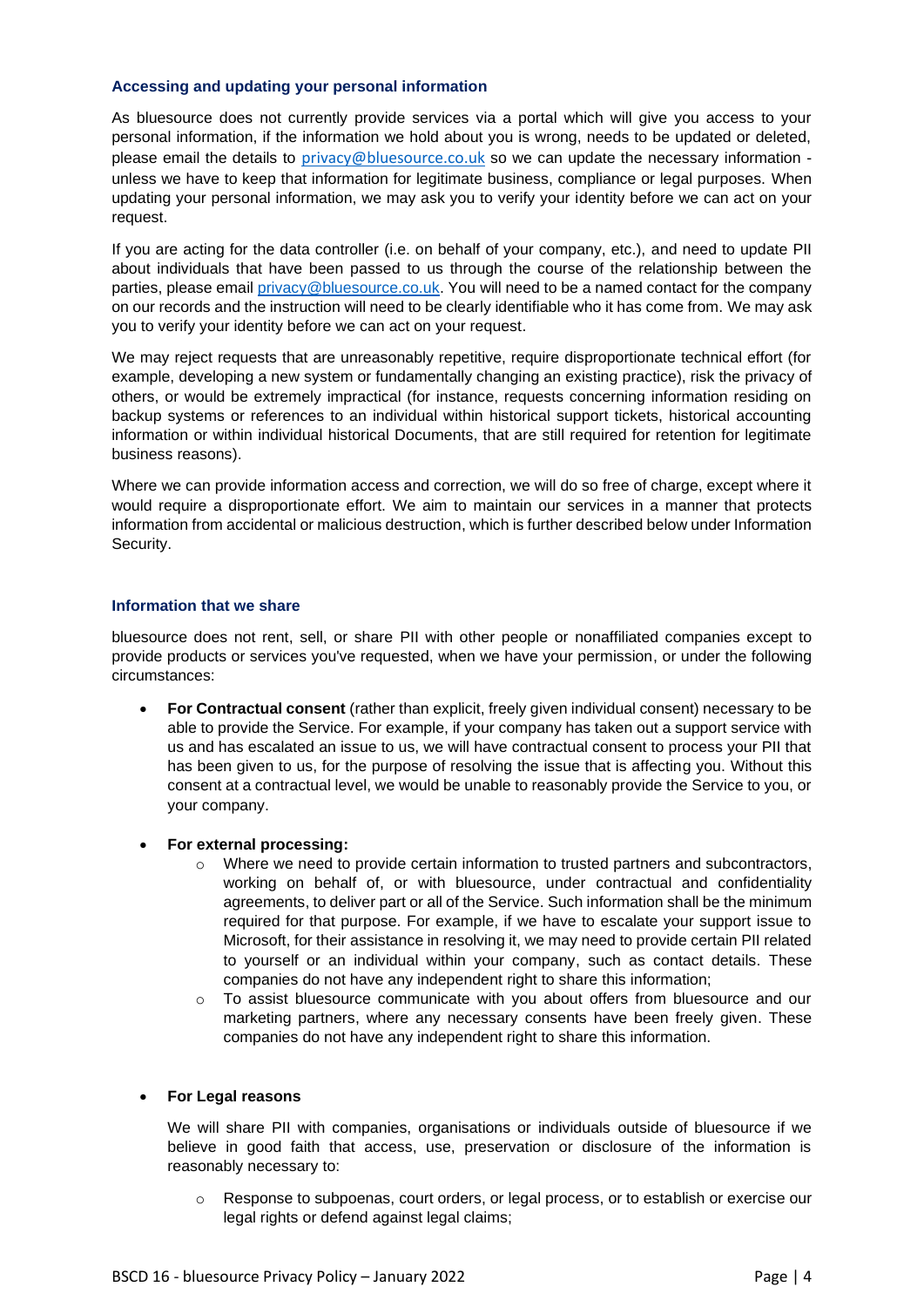- $\circ$  Meet any applicable law, regulation, legal process or enforceable government request;
- o Enforce applicable terms of service and to investigate potential violations;
- o Detect, prevent and address fraud, security and technical issues;
- o Protect against harm to the rights, property or safety of bluesource, our workers, our customers, our suppliers, or the public, as required or permitted by law;
- o Meet our obligations under DPA and GDPR to report breaches to the data controller and where we are acting as the controller, to the relevant supervisory authority (which is the Information Commissioners Office for the UK).

We limit access to PII to those employees, partners and subcontractors we believe reasonably need to come into contact with that information to provide Services to you, or your company, in order to do their jobs. We have a "who needs to know, minimum rights" policy to such access.

If we are involved in a merger, acquisition or asset sale, we will continue to ensure the confidentiality of any personal information and give affected users notice before personal information is transferred or becomes subject to a different privacy policy.

We may share non PII information publically and with our partners. Where we have permission to do from your company, this may include details of the company name, location, business sector and other non PII, non-confidential information. For example, we may share information publically to show service statistics and trends.

Whenever we share personal data, we take all reasonable steps to ensure that it is treated securely and in accordance with this privacy policy.

# **Information Security**

We work hard to protect bluesource and the information we are entrusted to look after from unauthorised access, unauthorized alteration, unauthorized disclosure or unauthorised destruction. We ensure your PII's integrity, availability and confidentiality are suitably protected.

We have implement an information security management system ("ISMS") which is certified annually to the ISO27001 standard to achieve this.

Unfortunately, no data transmission over the Internet or any other network can be guaranteed as 100% secure. As a result, while we strive to protect your personal data, we cannot ensure and do not warrant the security of any information you transmit to us, and this information is transmitted at your own risk.

If you have been given log-in details to provide you with access to certain Services (for example software as a service type services), you are responsible for keeping those details confidential.



# **When this Privacy Policy applies**

This Policy applies to all the services offered by bluesource Information Limited and its affiliates, including bluesource Inc., except for services that have separate privacy policies that do not incorporate this Policy.

It does not apply to the practices of companies that bluesource does not own or control, or to people that bluesource does not employ or manage.